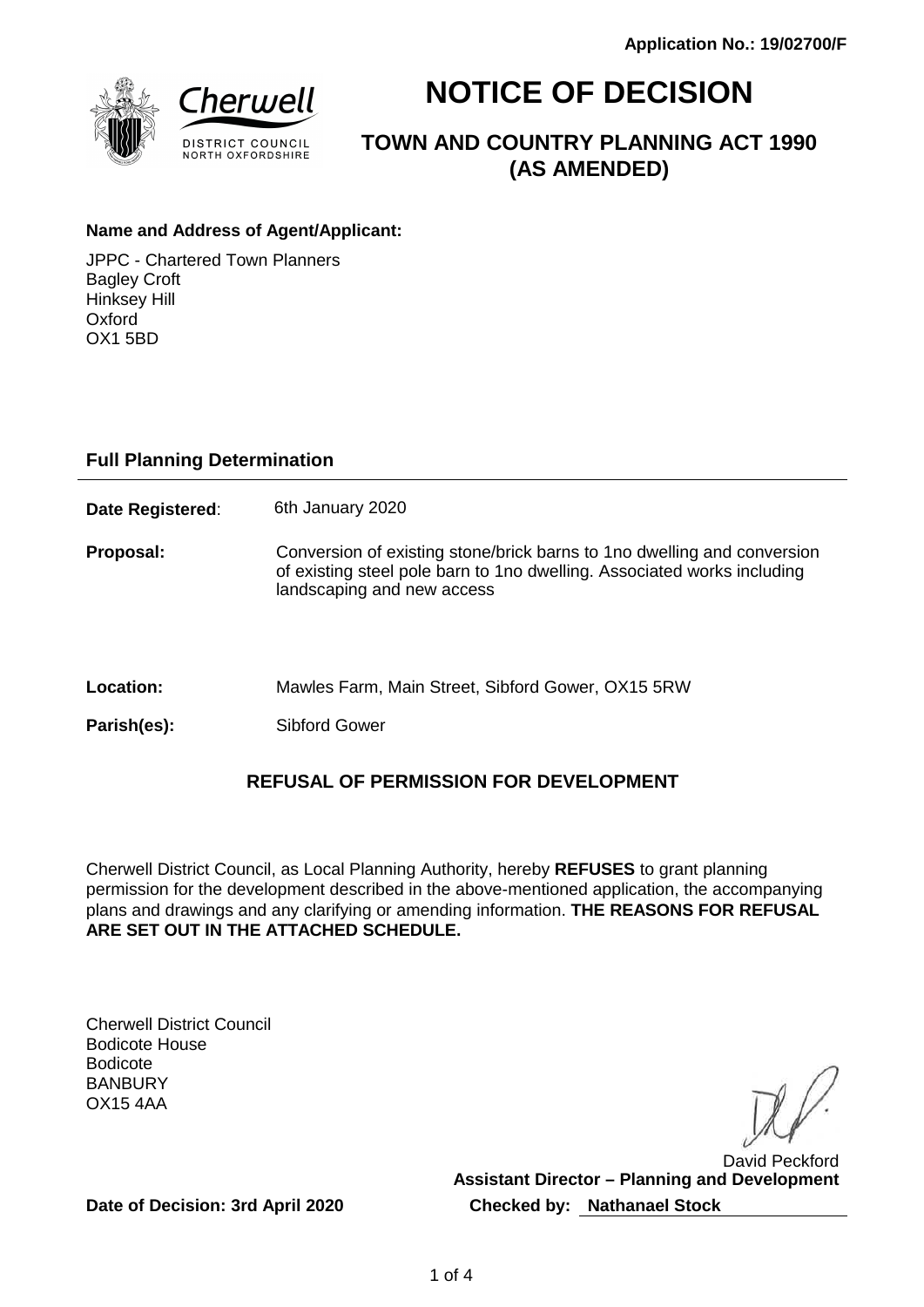## **REASONS FOR REFUSAL**

- 1. By virtue of its siting, scale, design and materials, the proposed development, in particular the proposed new dwelling on the site of the existing pole barn, would fail to sustain or contribute positively to the site's character, or reinforce local distinctiveness by respecting the special architectural or historic interest of the site as a non-designated heritage asset, and would also result in harm to the character and appearance of the Sibford Gower Conservation Area. This harm, which would be less than substantial, significantly and demonstrably outweighs the proposal's benefits. The proposed development is therefore contrary to the provisions and aims of saved Policies C23, C28 and C30 of the Cherwell Local Plan 1996, Policy ESD15 of the Cherwell Local Plan 2011-2031 Part 1, and Government guidance, with regards to 'Conserving and enhancing the historic environment' and 'Requiring good design', expressed within the National Planning Policy Framework.
- 2. The proposal would result in the loss of a significant section of boundary wall feature, which is an important feature within the Sibford Gower Conservation Area and which positively contributes to the setting of adjacent listed buildings, and as such should be retained. The proposal would thereby fail to preserve or enhance the character or appearance of the Sibford Gower Conservation Area, and would result in harm to the significance of the listed buildings of Carters Yard and Gowers Close through change to their setting. The harm to these heritage assets, which would be less than substantial, would not be outweighed by any public benefits. The proposals are therefore contrary to the provisions and aims of Saved Policies C23 and C28 of the Cherwell Local Plan 1996, Policy ESD 15 of the Cherwell Local Plan 2011-2031 Part 1 and Government guidance on conserving and enhancing the historic environment expressed in the National Planning Policy Framework.
- 1. By virtue of a lack of appropriate ecological information within the application the applicants have failed to demonstrate that the proposals would not detrimentally impact on protected species and their habitat, to conclude that protected species would not be unacceptably harmed by the proposed development. Further, that it has not been demonstrated that proposals would provide a nett gain in biodiversity at the site. The proposals are therefore contrary to the provisions and aims of Policy ESD10 of the Cherwell Local Plan 2011-2031 Part 1 and Government guidance contained within the National Planning Policy Framework in respect of Conserving and enhancing the natural environment.

## **STATEMENT OF ENGAGEMENT**

In accordance with the Town and Country Planning (Development Management Procedure) (England) Order 2015 (as amended) and paragraph 38 of the National Planning Policy Framework, Cherwell Council has given consideration to whether amendments or additional information would overcome its concerns with the application, but unfortunately it has concluded that it would not be possible to resolve those concerns within the scope and timescales of this application. Cherwell Council has resolved that the application proposals do not amount to sustainable development and consent must accordingly be refused.

The case officer's report and recommendation in respect of this application provides a detailed assessment of the merits of the application when considered against current planning policy and guidance, including consideration of the issues raised by the comments received from consultees and members of the public. This report is available to view online at: http://www.cherwell.gov.uk/viewplanningapp .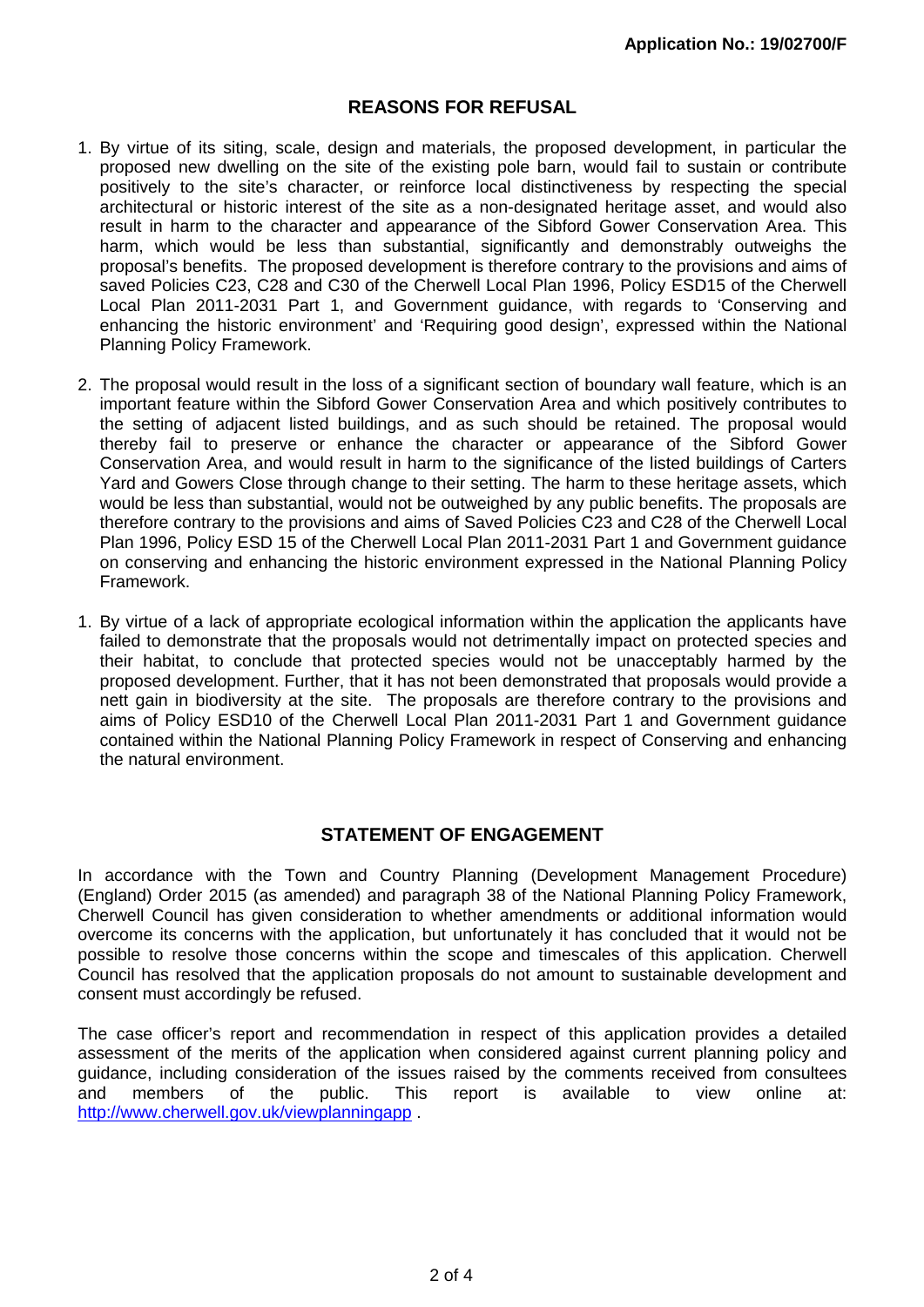

## **NOTICE OF DECISION**

## **TOWN AND COUNTRY PLANNING ACT 1990 (AS AMENDED)**

## **NOTES TO THE APPLICANT**

#### **REFUSAL OF PERMISSION**

The Local Planning Authority has refused consent for the reasons set out in the schedule forming part of this notice of refusal. A further explanation of the reasons for the decision can be found in the planning officer's report, which can be viewed in Public Access via the council's web site.

If you wish to examine any of the development plans which set out the Local Planning Authority's policies and proposals for the development and use of land in its area, these are available for inspection on our website, or at the District Council offices, Bodicote House, Bodicote, during normal office hours.

#### **APPEALS TO THE SECRETARY OF STATE**

If you are aggrieved by the decision of the Local Planning Authority to refuse to grant planning permission or grant planning permission subject to conditions, you can appeal to the Secretary of State in accordance with Section 78(1) of the Town and Country Planning Act 1990.

If you wish to appeal, then;

- For **Householder** applications you must do so within **12 weeks** of the date of the decision
- For **Minor Commercial** applications you must do so within **12 weeks** of the date of the decision
- For **all other types** of planning applications, you must do so within **6 Months** of the date of the decision

#### **Unless;**

- The decision on the application relates to the same or substantially the same land and the development is already the **subject of an enforcement notice** then you must appeal within **28 days** of the date of the Local Planning Authority's decision on the planning application.
- If an **enforcement notice is served** relating to the same or substantially the same land and development as in your application and if you want to appeal the decision, then you must do so within **28 days** of the service of the enforcement notice, or 6 months (12 weeks for householder and minor commercial) of the date of this decision whichever is the sooner

Forms can be obtained from the **Planning Inspectorate, Temple Quay House, 2 The Square, Temple Quay, Bristol, BS1 6PN. Tel 0303 444 5000. Or online at https://acp.planninginspectorate.gov.uk .**The Secretary of State can allow a longer period for giving notice of an appeal, but he will not normally be prepared to use this power unless there are special circumstances which excuse the delay in giving notice of appeal.

The Secretary of State need not consider an appeal if it seems to him that permission or approval for the proposed development could not have been so granted otherwise than subject to the conditions imposed by the Local Planning Authority, having regard to the statutory requirements, to the provisions of the development order and to any directions given under the order.

In practice, the Secretary of State does not refuse to consider appeals solely because the Local Planning Authority based its decision on a direction given by him.